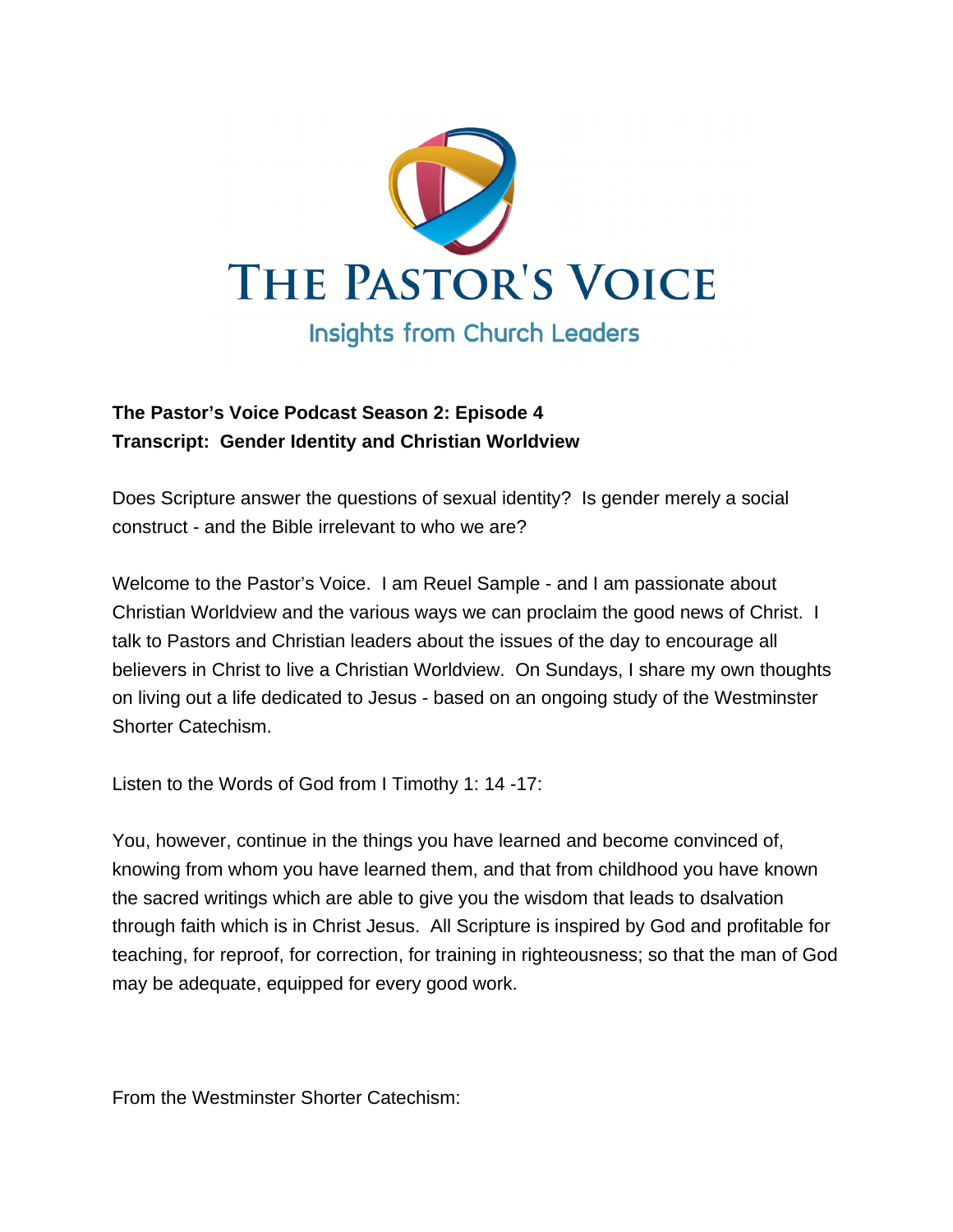**Q. 2.** What rule hath God given to direct us how we may glorify and enjoy him? **A.** The Word of God, which is contained in the Scriptures of the Old and New Testaments, is the only rule to direct us how we may glorify and enjoy him.

Last week, the Shorter Catechism asked What is the Chief End of Man? What purpose doe s humanity have here on earth? The answer is simple - our chief end is to glorify God in all things - and to live in joy of Him forever. This purpose - this goal - is what should be driving our worldview. We are to live in all things - do all things - as Paul in Corinthians pointed out - to the glory and worship of God. There is nothing outside of that purpose. Whether it be going to work, school, relationships, political rallies, social media - our purpose - our worldview - must be driven by hearts and minds fully focused on bringing glory to God in all things. Just imagine the change in the world if even just all Christians started doing that.

With that in mind, we now ask - how do we know? How do we know what our purpose is? How do we know about God? How do we know God's rules and decrees? The answer - the Bible.

A few years ago I taught a series of ethics classes. One of the topics that I covered was standards - or where do we get our rules and norms and mores. The answer is that these standards come from only one of two sources - standards that are internal to our systems - and standards that are external to our systems. For example - as children our rules - and the rewards and punishment associated with adherence to those rules is determined principally by the family. If the family has no outside connection with the world - an impossibility I know but go with me here - then the rules and ethics are determined solely by those within in that system. The rules change, develop, evolve, devolve or disappear based only on the whims or outlook of those who make the rules the parents. This is an extreme example of internal-based ethics. Of course the conflict in families always comes when the rules and ethics of the parents comes face to face with the often much different ethics of the social cultures their children interact within as they go about growing up.

The idea of an internal-based ethic is not just family related. I would say that right now we are in a society that very much wants to say that our ethics - our rules - are based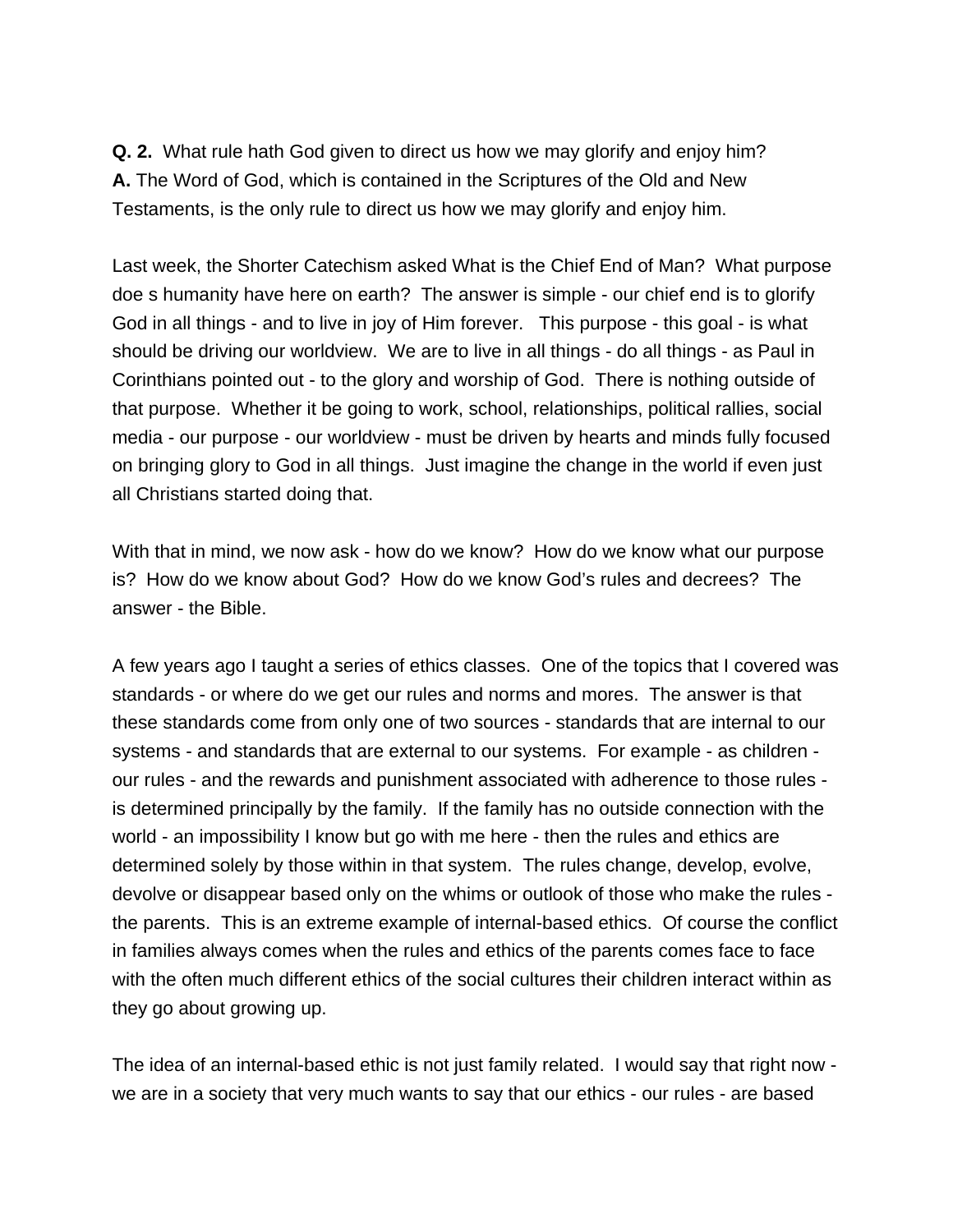entirely on what we have to say about things - on what our worldview is - and what our feelings on any given matter may be at any given moment. In other words - we as a society determine what is right and wrong. We as a society determine how we are to live - how we are to interact - how we are to see the world.

That is an incredibly dangerous concept. From the Romans who thought nothing of burning people alive to light a roadway, to the American view of blacks in slavery, to the Germans under the Nazis - whenever we let our own society, our own rulemakers, our policymakers, even our scientists make the rules concerning ethics - we always get in trouble.

Our current conundrum over sexual identity is a great example of how we are trying to make our own rules. Up until recently, it was clearly understood and accepted that there are two and only two genders - male and female. It was also clearly understood that sex and gender meant the same thing - you are either boy with boy parts or a girl with girl parts. However - today we live in a world where we make our own standards and believe that we set our own goals and purposes. Because of that - society has separated the idea of sex - the parts bit - from gender. So at first - you could be born with boy parts (that is your sex) - but identify as a girl (that is your chosen gender). Having gained ground on that - society continued to make more "rules" and definitions non binary, cisgender, nongender. According to healthline.com - at the time of this podcast there are no less than 64 gender definitions and identities - 64! And who knows what that number will be next year.

We already are seeing the tragedy of this new thinking. According to an Obama-era report based on a study made in Sweden - the physical and emotional effects of transgenderism is tragic:

The study identified increased mortality and psychiatric hospitalization compared to the matched controls. The mortality was primarily due to completed suicides (19.1-fold greater than in control Swedes), but death due to neoplasm and cardiovascular disease was increased 2 to 2.5 times as well. We note, mortality from this patient population did not become apparent until after 10 years. The risk for psychiatric hospitalization was 2.8 times greater than in controls even after adjustment for prior psychiatric disease (18 percent). The risk for attempted suicide was greater in male-to-female patients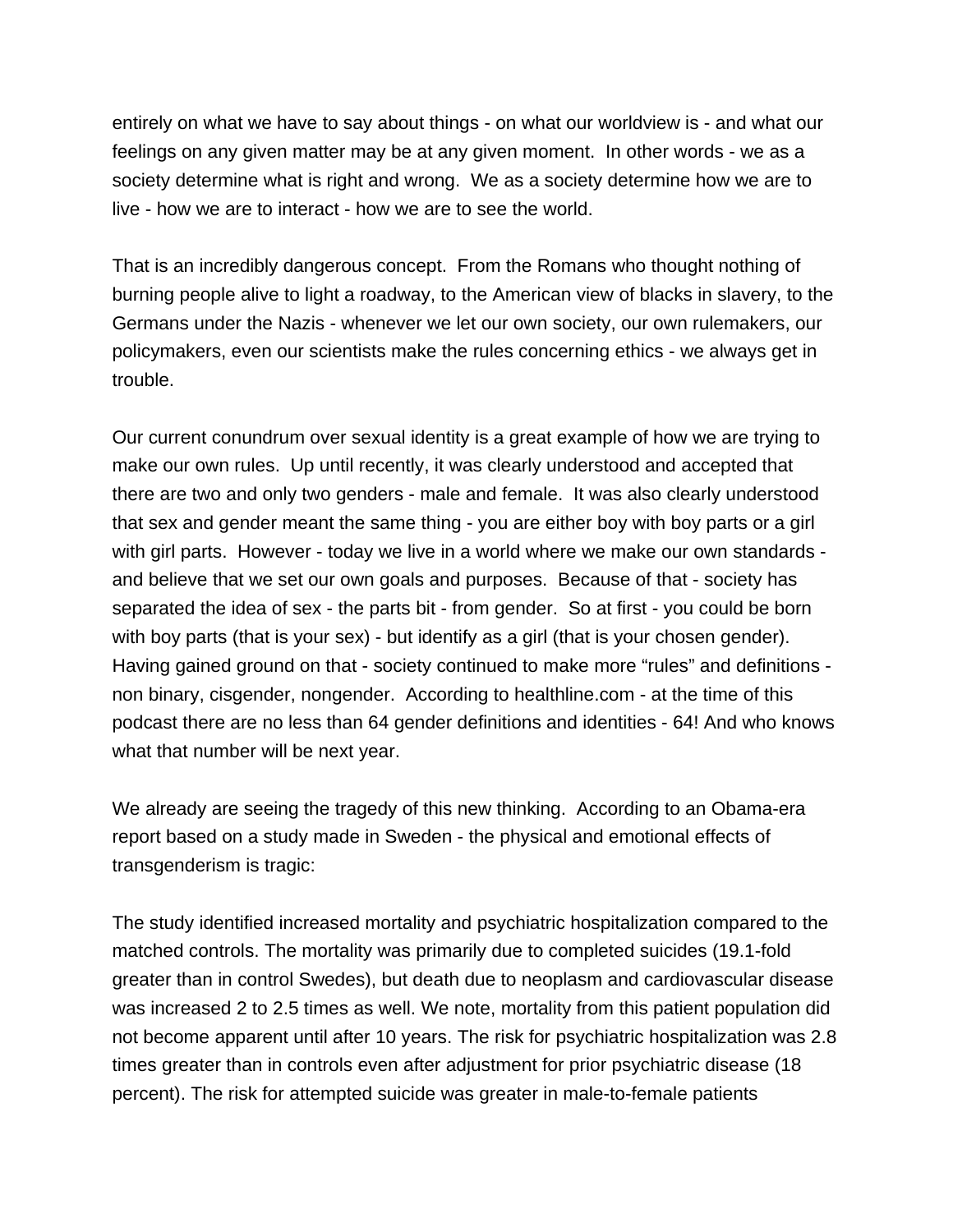regardless of the gender of the control. Further, we cannot exclude therapeutic interventions as a cause of the observed excess morbidity and mortality. The study, however, was not constructed to assess the impact of gender reassignment surgery per se.

We are also seeing the social impacts - where boys who identify as girls are dominating women sports. Boy and girls are faced with the prospect of going into bathrooms, changing rooms, and other intimate areas with people of the opposite sex. Since this gender-bender distopia is just now starting to form - we are only just beginning to see the long-term tragedy of gender fluidity.

But - since we are making our own rules, determining our own purpose - such fluidity and redefinition is perfectly allowable. Since in this case Darwin is correct - the strong survive and make the rules - as long as those in power see the world this way - we will continue down this path of destruction.

On the other hand, the Shorter Catechism states that our rules and morals are not internal based - but external based.

The Word of God, which is contained in the Scriptures of the Old and New Testaments, is the only rule to direct us how we may glorify and enjoy him.

Our Scripture verse from Timothy outlines it further - all Scripture is inspired by God, and is therefore to be used to teach, to reprove, to correct, to live.

There are two major parts here - the source of Scripture - and what it is good for.

Timothy says that all Scripture is inspired by God. In Greek - the word used is Theopneustos - or literally God-breathed. What Paul is saying here is that God breathed his Spirit into the writers of the Bible. He used the words, idioms, mores, and understandings of the various time periods to convey His rules, His thoughts, His purposes. In effect - we can look at Scripture in the same way we look at the Person of Jesus. Scripture is fully God - and bears all his authority - and fully human - as it was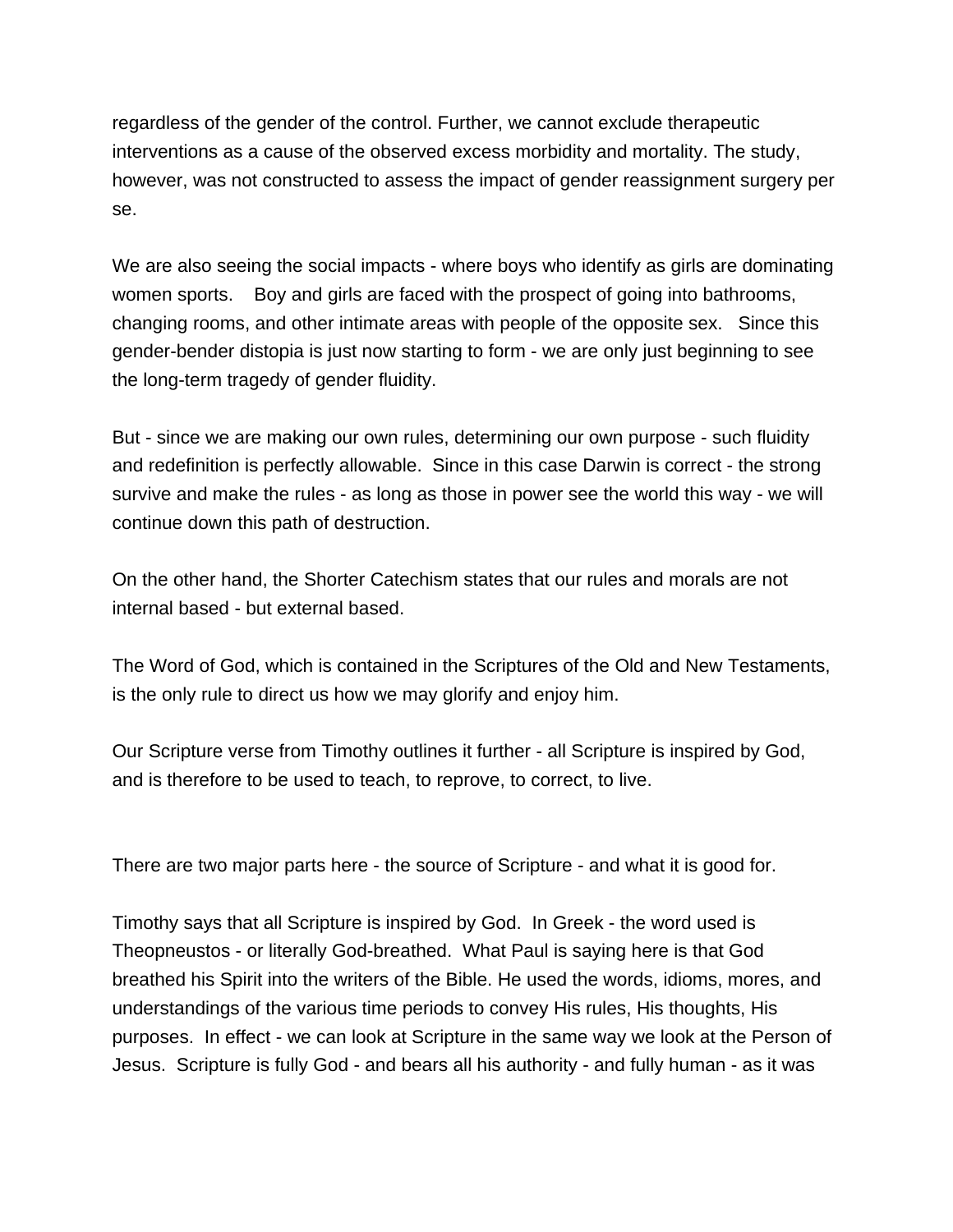conveyed by and written by men in various times and places that perfectly suited God. Scripture is God's Words - not just his ideas or outlines - but His words gifted to us.

One could say that could easily apply to the Old Testament - but what about the New. The Apostle Peter placed Paul's writings on the same level as other Scriptures (the Old Testament). Ligonier Ministries puts it this way:

Things are more complicated when it comes to the New Testament. Yet, church history shows that there was an early consensus about the New Testament canon. Certain books—including the four Gospels, the Pauline Epistles, the Acts of the Apostles, 1 Peter, and 1 John—were universally accepted, with almost no one doubting their Scriptural status. Some early believers, however, had questions about books such as Revelation and 2–3 John. In the end, certain objective factors helped move the church to receive these books as Scripture: they had a credible claim to Apostolic authorship, taught in accord with the other unquestioned books, and were read in churches in all parts of the known world. By the middle of the fourth century A.D., the church had settled on the twenty-seven books of the New Testament, and the Protestant Reformers affirmed this canon just as the Roman Catholics did.

Yet this view seems to lend credence that Scripture - especially the New Testament - is the Word of God simply because a bunch of churches 2000 years ago said it was. So why cannot we change it.

John Calvin answered in his Institutes:

These words [of Scripture] will not obtain full credit in the hearts of men, until they are sealed by the inward testimony of the Spirit. The same Spirit, therefore, who spoke by the mouth of the prophets, must penetrate our hearts, in order to convince us that they faithfully delivered the message with which they were divinely entrusted.

In other words - the Bible is the authority of all things. That authority is both attested to by Scripture itself - and by the Spirit of God working in our hearts and minds. Scripture does not derive its authority by any earthly means or institution. Scripture - to use the terms from the ethics class - is the ultimate external standard. And because it is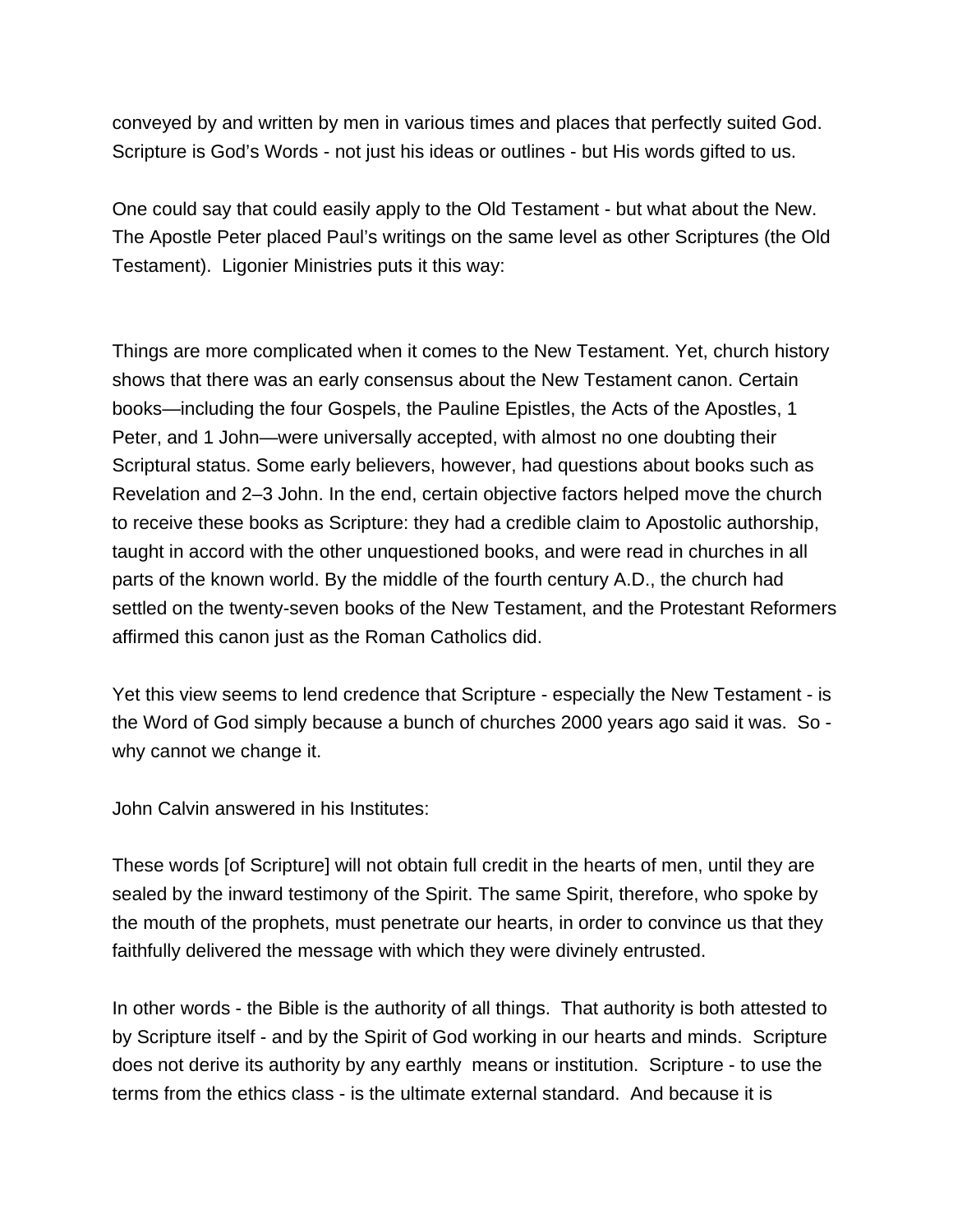external - it is not subject to change brought about by the whims of humanity. It does not change based on political elections or social media trends. Scripture is the rock we can hold on to - the never changing port in the storms around us. Any misinterpretation of Scripture is purely the fault of the individual or the church or the society - never that of Scripture. If we are to believe that God is Truth, is Love, is Mercy - that God can never be anything other than those - than his gift of Scripture to us must also be the same.

That brings us to the second part - what Scripture is good for. If we are to believe that it is the Word of God - the Scripture must be the bedrock of all that we do - to teach, to correct, to exhort, to live. In otherwords - Scripture is and must be the basis of our entire Worldview. How we interact, how we love our families, how we treat our parents, how we go about our workdays - are all addressed in Scripture. In fact, I would argue as does Scripture - that there is absolutely nothing that Scripture does not cover for us. It is that powerful, it is that relevant, it is that essential to our Christian worldview.

Yet, far too many Christians spend little to no time reading the Word of God. According to the American Bible Society, we have seen a trend downward in daily interaction with the Bible:

This year's survey found that only 9% of respondents (Americans) read their Bible on a daily basis, the lowest figure in the decade that the research has been conducted.

"From 2011 through 2019, the percentage of respondents who claim to read the Bible daily has remained fairly steady, averaging 13.7%," the report outlines. "A decrease of 5% in a single year is unprecedented."

Now, while this survey asks All Americans - we can take a guess based upon these numbers that American Christians - at least - are not taking up the Word of God. We are not immersing ourselves in the calming, convicting, directing, saving Word of God. And since we are not able - or willing - to go to church and be surrounded by other believers - we are led to believe just one thing: many Christians are basing their worldview not on Scripture - but on their own views or understanding of the world, by views expressed by public policy, or by what they see and understand on social media, or what they learn or do not learn in college or in the workplace. Because they have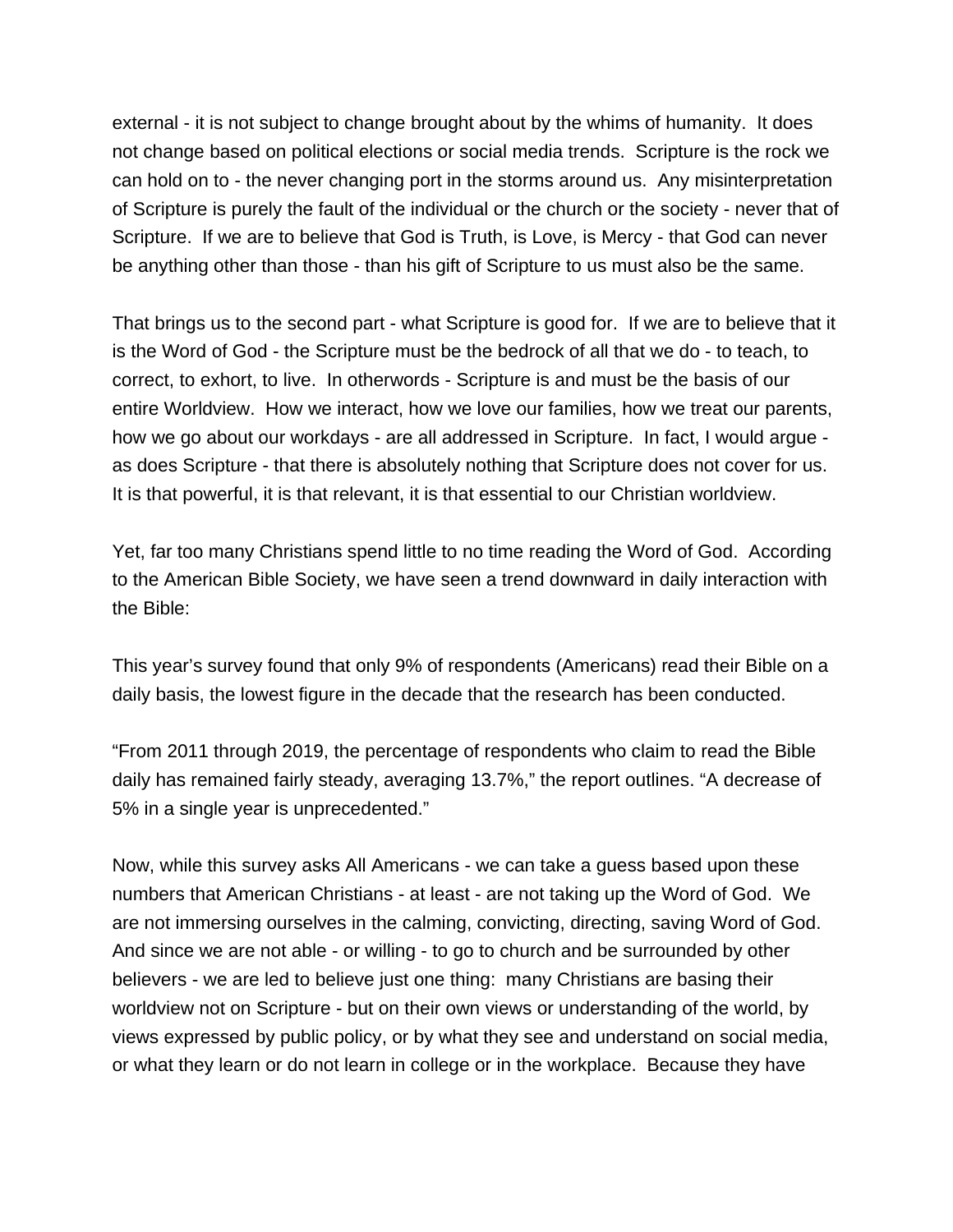separated themselves from the Word of God - other things have crept in take over the foundation for Worldview. Again, from the American Bible Society:

Participants were also asked if they agree with the statement, "The Bible contains everything a person needs to know to live a meaningful life." 37% agreed strongly and 31% agreed somewhat. 32% disagreed with the statement.

In other words, fully 63% of respondents believed that Scripture is not fully up to the task of forming a cohesive, unified, intelligent worldview - and therefore must be supplemented by other things. That is a dangerous trend.

There are only three ways to approach the authority of Scripture. You can only chose one - and only one of them says you have to respect it.

First, you can look at Scripture as a bunch of writings made by men at various stages of antiquity. While they may or may not contain some wisdom, and give a good glimpse into the history and millieu of the time period - these words are just the writings of men. They may even have good intentions - but can be grouped alongside the writings for Plato, Aristotle, and other historical pieces. While they might have some good stuff - Scripture - because it is purely the work of men in ancient times - is not and should not be considered authorative in all - or any - of our approach to living. So - disregard part or all - it doesn't matter.

Second, we can look at Scripture as an intentional method of suborning one set of peoples - or genders - or classes - while keeping others in positions of power. This was the view of Karl Marx. It is also the view of many in the church who say that Scripture is nothing more than an attempt to keep women quiet and in their place, to promote the hatred of homosexuals, to justify slavery, and above all to make sure that males stay in power. The Bible - they say - is a codified tool of dispowerment and margianalization. At the very best - parts of the Bible can be salvaged and/or modified to fit our point of view. The other parts can be discarded. But again, the Bible is not authorative in and of itself and the actions of the Holy Spirit - so why listen to it?

The final approach is that Scripture is indeed the Words of God. It is the Special Revelation of God - given in various times and various methods to perfectly convey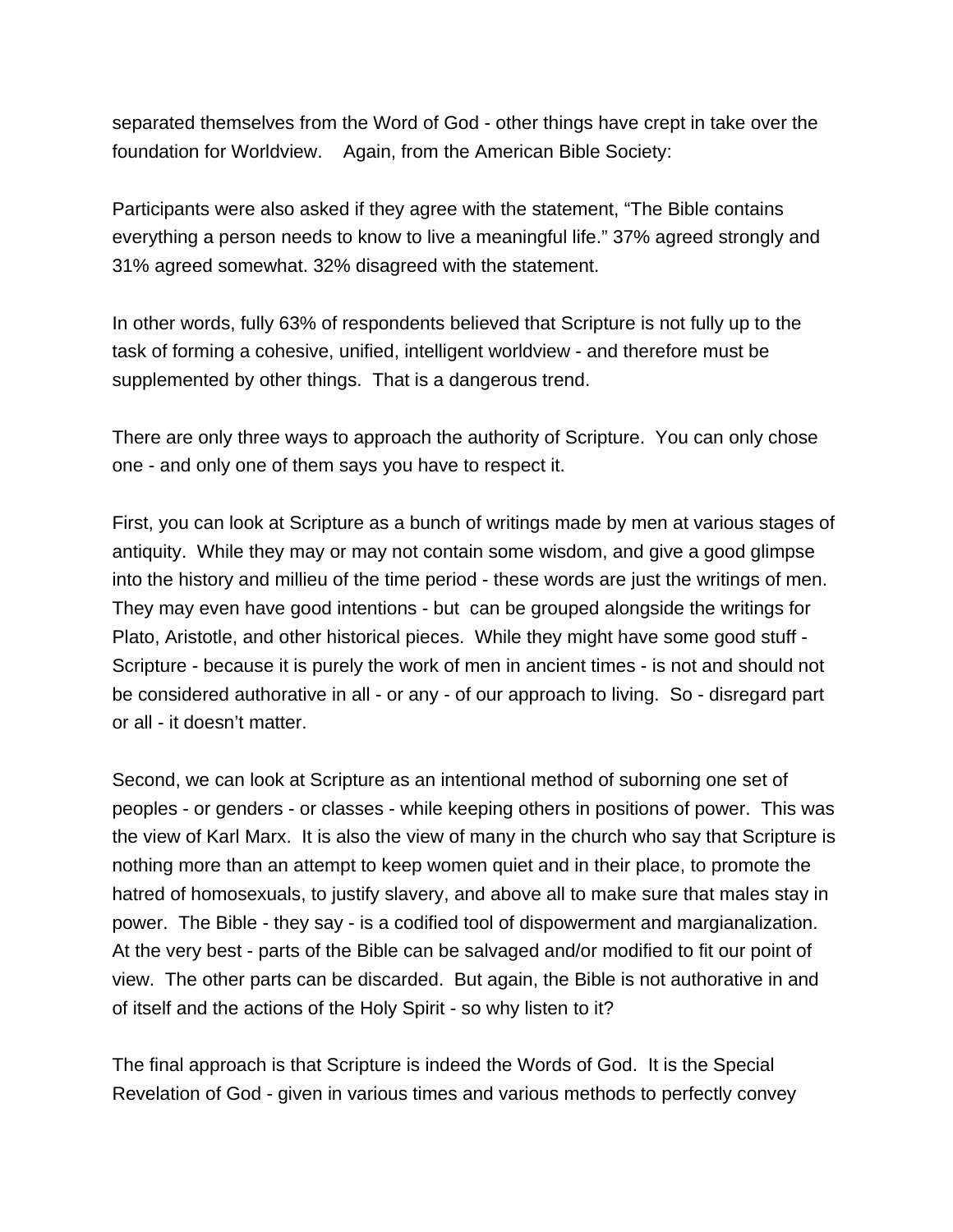what God had to say. They are authorative - because God is the ultimate authority. It is perfectly suited for all aspect of our lives. It may anger us, convict us, make us uncomfortable. It will certainly challenge our status quo and our preconceived ideas. But - since it is the Word of God - we must listen to it, delve into it, and place it as the cornerstone of all we understand about God - his intentions for the world - and his intentions for us individually.

For a Christian interested in developing a faithful and honest worldview - there is only one choice. The Bible is authoritative - it is The Authority - because Scripture attests to its own authority and the Spirit of God confirms it.

Christians - we need to rededicate ourselves to a daily reading of the Bible. As a recent guest on the show suggested - Tom Vander Well - all it takes is just one chapter a day. Just one chapter. That is how powerful the Bible is - just one chapter can change your entire outlook. But if we just take the time to immerse ourselves in God's gift to us - our lives will be changed, and we will be able to develop a Christian worldview that is powerful and glorifying.

Scripture even helps us with the issues of gender and sex. From the very beginning, we are told that God created us in his own image, male and female He created us. From Eden - a place that was pronounced as good by God - genders were placed into two categories - male and female. Those genders are not purely biological - but a manifestation of the image of God himself. God is Spirit - and has no gender. But - Scripture tells us that this "binary" gender structure (to use the modern term) is not one of happenstance - but one of direct creational mandate. Gender is not assigned at birth - it is formed in the womb at the creational direction of God. There is no gender bending in creation. There is no need to - we are either male or female - because the Bible says so.

But even more - the whole issue of gender is not driven by wanting to become a male because I was born female, or vice versa. It is not an issue of breaking social norms and values.

It is the expression of one of the oldest questions in humanity - who am I?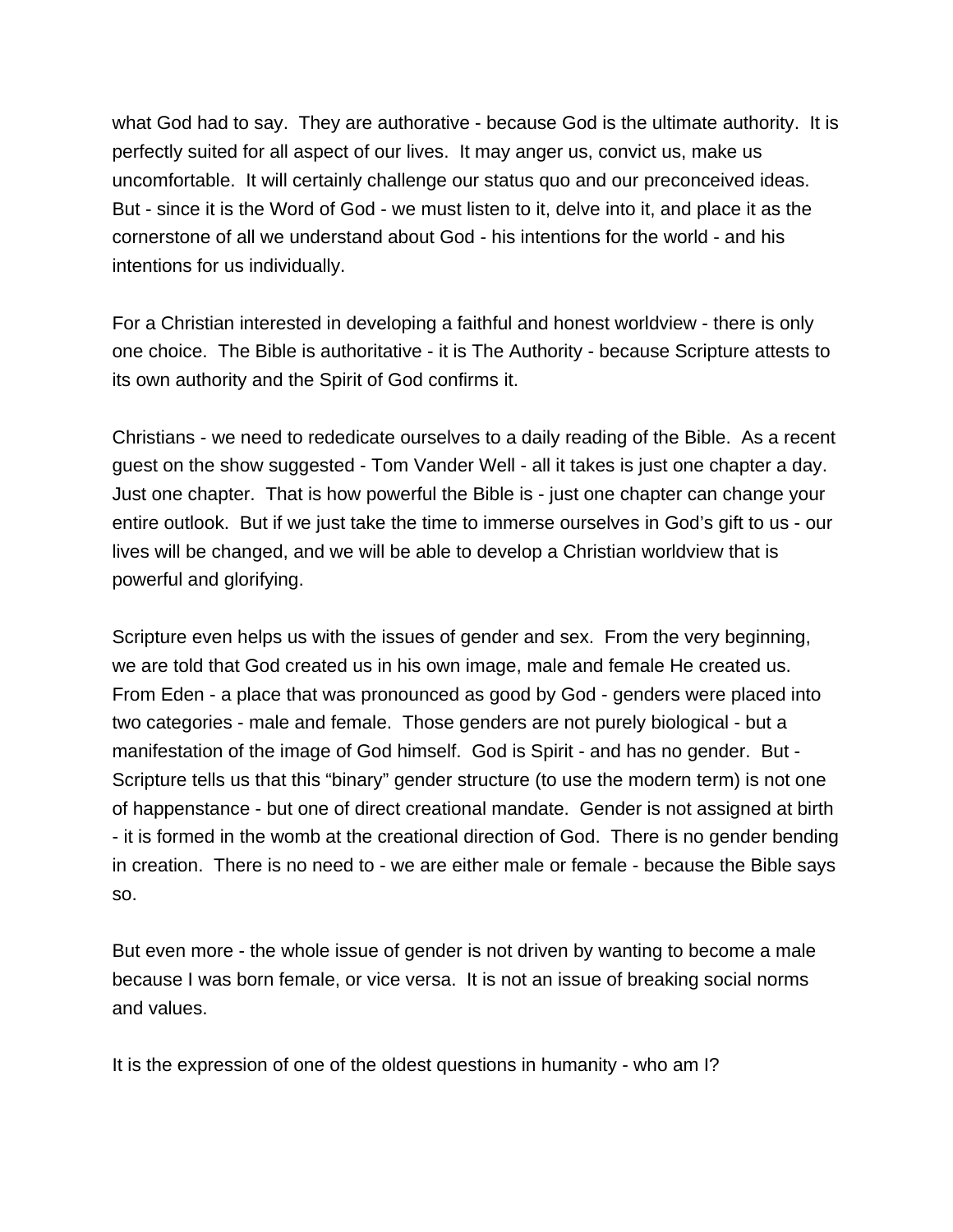Without the Bible, that question of Who Am I can never be fully answered. A non-Biblical approach puts us a simply a bag of not-really complex cells working together in often a disfunctional body. There is no inherent purpose for us. There is no ultimate meaning in life - how can there be - as there is designer that we can know - if there is indeed one. Because there is no purpose - no goal in life - I can never really be happy and fulfilled - because I really don't know what I am supposed to do. Since my gender is the closest thing to me - I can modify or change that identity as I see fit - all in a desire to find ultimate happiness and meaning. "If only I was a woman - I would be happy and fulfilled" one might say. "Oh - to break the bonds of binary gender identity then I would be truly free."

The problem is - they never are free. They are forever tied to the drugs and therapy that keeps the change permanent. If there is no surgery involved, they are constantly having to justify living as someone else - anything else - just not the sex that there were created to be. And because there is no afterlife - no God from whom joy is made manifest - there is no reason to be other than what they want to be. Joy is found in me - I create my own joy - be become who and what I want to be.

The problem - of course - is that apart from God there is no absolute joy. There may be times of happiness - sure. Happiness is a feeling - fleeting as it is. But Joy - the knowledge of being loved, of being saved, of being directed, of a guarantee of a lifeeternal surrounded by love and joy - that is a state of being. Because the Bible - which is the only source of our knowledge of Jesus and what he did for us - and how we are to live in the light of his grace - because the Bible has been denied as anything other than God's authorative Words of life and direction - there can be no joy whatsoever. The research numbers - suicide rates and psychiatric needs - bear that out. When we reject God's Word for us - which includes His design for even our bodies - we reject the God who can bring joy and meaning to every aspect of our lives.

Does our entrance into heaven depend upon us reading our Bibles? Does God expect a full book report? Of course not. There is nothing we can do to gain this grace - no amount of reading, prostration, self-sacrifice - nothing. We enter into God's joy only through the saving grace of Jesus - brought about by his horrible death on a cross. That empty pit in our stomachs that we have tried all our lives to figure out can only be filled by the good news of an empty tomb. Our identities are not tied to our boy parts -